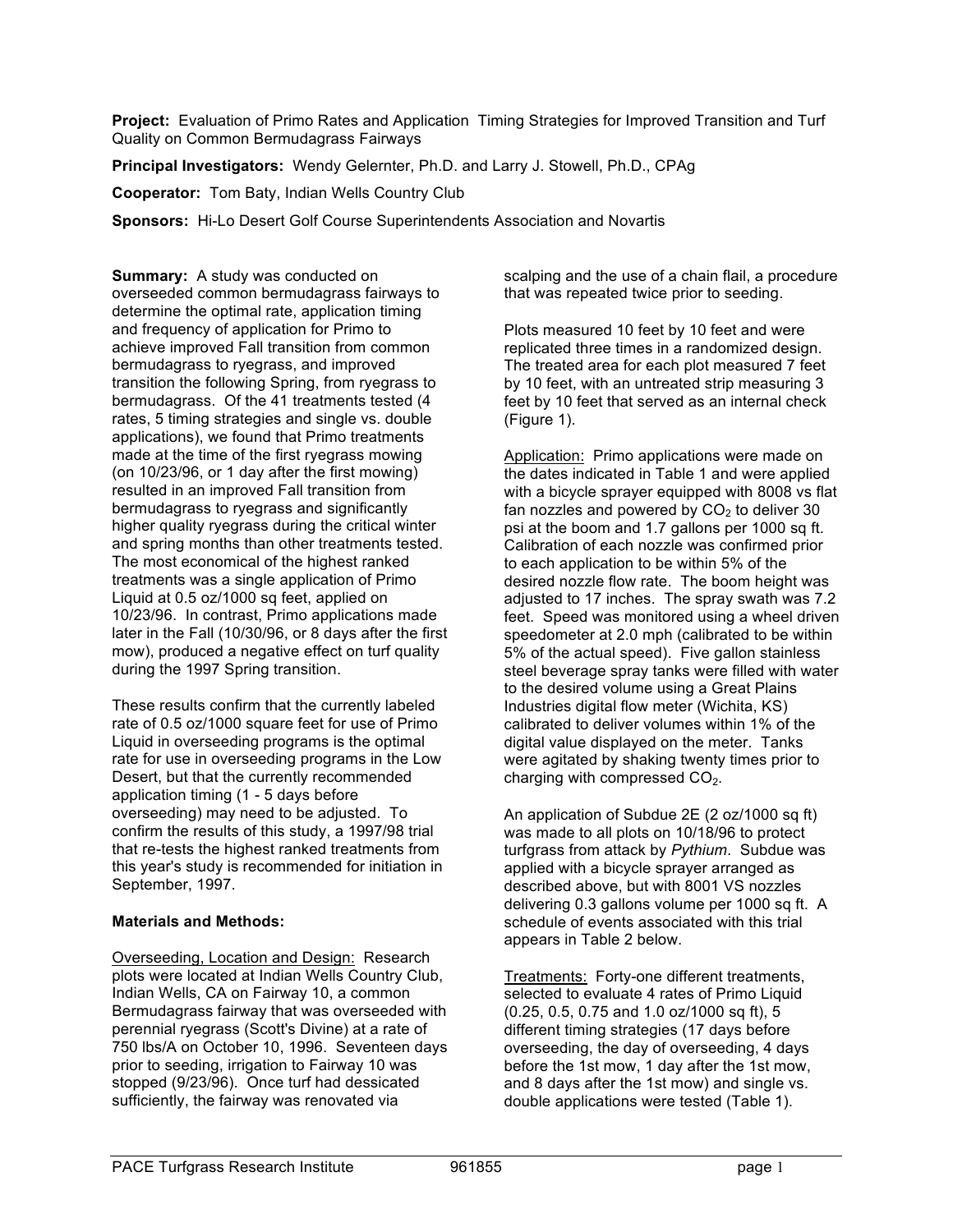Table 2. Treatment and evaluation schedule.

| <b>Date</b> | <b>Event</b>                                                                                                                                    |
|-------------|-------------------------------------------------------------------------------------------------------------------------------------------------|
| 9/23/96     | Pre-overseeding application of<br>Primo made to appropriate plots                                                                               |
| 9/23/96     | Irrigation to research plots stopped                                                                                                            |
| 10/10/96    | Research plots overseeded with<br>Scott's "Divine" perennial ryegrass;<br>Primo applied to treatment 41 plots<br>immediately before overseeding |
| 10/18/96    | Pre-mow application of Primo made<br>to appropriate plots; Subdue 2E<br>applied to all plots                                                    |
| 10/22/96    | First mowing of research plots                                                                                                                  |
| 10/23/96    | First post-mowing application of<br>Primo made to appropriate plots;<br>first evaluation made to plots                                          |
| 10/30/96    | Second post-mowing application of<br>Primo to appropriate plots; second<br>evaluation date                                                      |
| 11/10/96    | Third evaluation date                                                                                                                           |
| 11/27/96    | Fourth evaluation date                                                                                                                          |
| 12/10/96    | Fifth evaluation date                                                                                                                           |
| 4/11/97     | Sixth evaluation date                                                                                                                           |
| 6/3/97      | Final evaluation date                                                                                                                           |

Evaluations and Statistical Analysis: On each of seven evaluation dates (see Table 2 above), turf quality (color, density, uniformity and fineness of turf) was rated for each plot on the basis of a 0 - 9 scale, with  $0 =$  dead turf and  $9 =$  best possible turf quality. Percent ryegrass vs. percent bermudagrass stands were also evaluated.

To gain an overview of the turf quality data, mean quality ratings for each treatment were averaged over all 7 evaluation dates to produce an average turf quality rating for each treatment (Table 3).

The factorial design of the trial allowed us to examine the data in greater depth, via factor analysis. Step-wise multiple linear regression analysis was conducted, with factors (rate, timing) added into the regression model if the probability that the partial correlation was due to chance was less than 0.05. A significant

(P<0.05) positive correlation identified those treatments where rate and timing had a positive effect on turfgrass quality, while a significant negative correlation indicated that rate and/or timing had a negative impact on turfgrass quality (Table 4).

The results of the multiple linear regression were used to identify those treatments that produced the highest quality turf most consistently for the duration of the trial. These 15 treatments were compared against the non-treated check and against one another using analysis of variance, with treatment means separated using Fisher's LSD, where P<0.05 (Table 5).

### **Results and Discussion:**

Overall turf conditions: Due to relatively warm winter temperatures (Figure 2) during the course of the trial, Bermudagrass did not enter complete dormancy, and comprised 50% or more of the turf in all treatments throughout the trial. It is believed that warm season grasses show the typical signs of dormancy (color change to tan or white, minimal growth) when temperatures are below 55° F (Beard, 1982). As shown in Figure 2, while minimum temperatures sometimes dipped below this 55° F threshold, maximum temperatures never did, thus resulting in minimal exposure of turf to dormancy-inducing temperatures.

Figure 2. Maximum (black line) and minimum (gray line) air temperatures (° F) from CIMIS station # 50 (Thermal, CA) from 9/1/96 - 6/30/97. Warm season grasses enter dormancy when temperatures are below 55° F. Note that data from February, 1997 is missing due to CIMIS equipment failure during that time period.

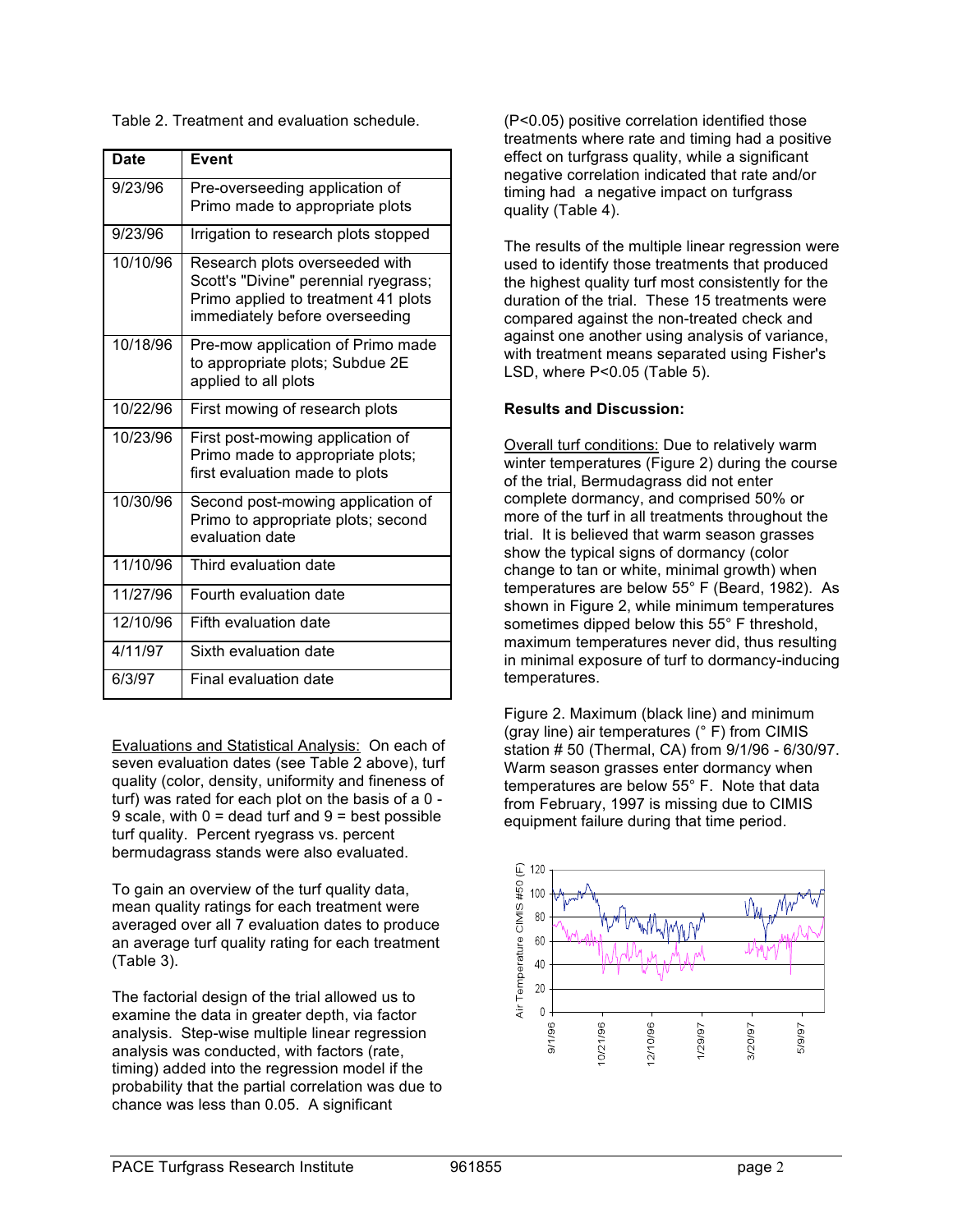Mean turf quality ratings: At first glance, the large number of treatments tested and multiple evaluation dates makes interpretation of the data daunting (Table 3). However, several trends emerge from examination of this data including:

- over half of the treatments tested appeared to perform at least as well, if not better, than the non-treated control (treatment 1), with average turf quality ratings of 6.05 or over.
- 16 of the treatments tested appeared to perform as well, or worse than the nontreated control, with average turf quality ratings of less than 6.05.
- A treatment made on the day of seeding (treatment 41) had no impact -- positive or negative -- on turf quality when compared to the non-treated control (treatment 1).

Factor analysis: To gain more insight into the performance of each treatment, and to determine whether any of the treatments was statistically superior to the non-treated control, further statistical analysis, in the form of factor analysis, was conducted (Table 4). The results of this analysis indicated the following:

- Primo applications may exert a negative effect on turf quality, in the form of a lighter, or more yellowed appearance, in the first 2 - 4 weeks after application. This negative effect is heightened as the rate of Primo is increased from 0.25 oz/1000 sq ft to 1.0 oz/1000 sq ft, as indicated by the significant negative correlation between turf quality and rate during and around the time period when Primo applications were being made (see turf quality ratings for 10/23/96, 10/30/96, and 11/10/96). This negative effect, which appears to be reversible, is not the direct effect of phytotoxicity. Instead, we believe that the normally senescing turf (especially the lower leaves) simply becomes more obvious in Primo treated turf, due to the desired slow-down in growth of new, green leaves in these plots.
- During the Fall transition from Bermudagrass to ryegrass, following some initial discoloration of turf due to Primo applications, turf quality was significantly improved under several rate and timing regimes. In particular, Primo applications

made on 10/23/96 demonstrated significantly positive correlations with turf quality on four evaluation dates (11/10/96, 11/27/96, 12/10/96 and 4/11/97). None of the other timing regimes tested produced such consistent results, with applications made on 10/30/96 producing statistically significant positive correlations on only two dates (11/27 and 12/10/96), or on only one date (for applications made on 10/18 or 9/23). Based on this analysis, treatments made on 10/23/96 (1 day after the first mow, or 13 days after overseeding) provided the most consistently positive results, and were examined further using analysis of variance (see below).

• During the Spring transition back to Bermudagrass, results were less dramatic, with only one timing regime (applications made on 10/23/96) producing a significant positive correlation on one evaluation date (4/1/97). Surprisingly, applications made on 10/30/96 produced a significant negative correlation on the 6/3/97 evaluation date, indicating that treatments made too late in the Fall (10/30/96 [8 days after the first mow] or later) may have the ability to slow down the transition back to Bermudagrass in the Spring. A possible explanation for this observation is that the increasingly cooler weather (see Figure 2; showing temperature dips in late October and early November), decreasing day length and 10/30/96 Primo application interacted to place maximum stress on the Bermudagrass, placing it at a disadvantage during the spring transition in 1997. Whether this effect will carry over into the summer months of 1997 could not be determined based on this data set, which incorporates data only through 6/3/97.

Analysis of variance: To determine which of the treatments made on 10/23/97 produced the best results, analysis of variance for these 15 treatments (Table 5) was conducted. Results indicated that six different treatments (treatments 6,17, 26, 27, 35 and 36) produced turf quality that was significantly better than the non-treated control on one or more evaluation dates. However, only two of these treatments (treatment 6 and treatment 27) produced turf quality that was consistently better than the nontreated control on two evaluation dates. It is interesting to note that while treatment 27 consisted of two treatments of Primo (0.75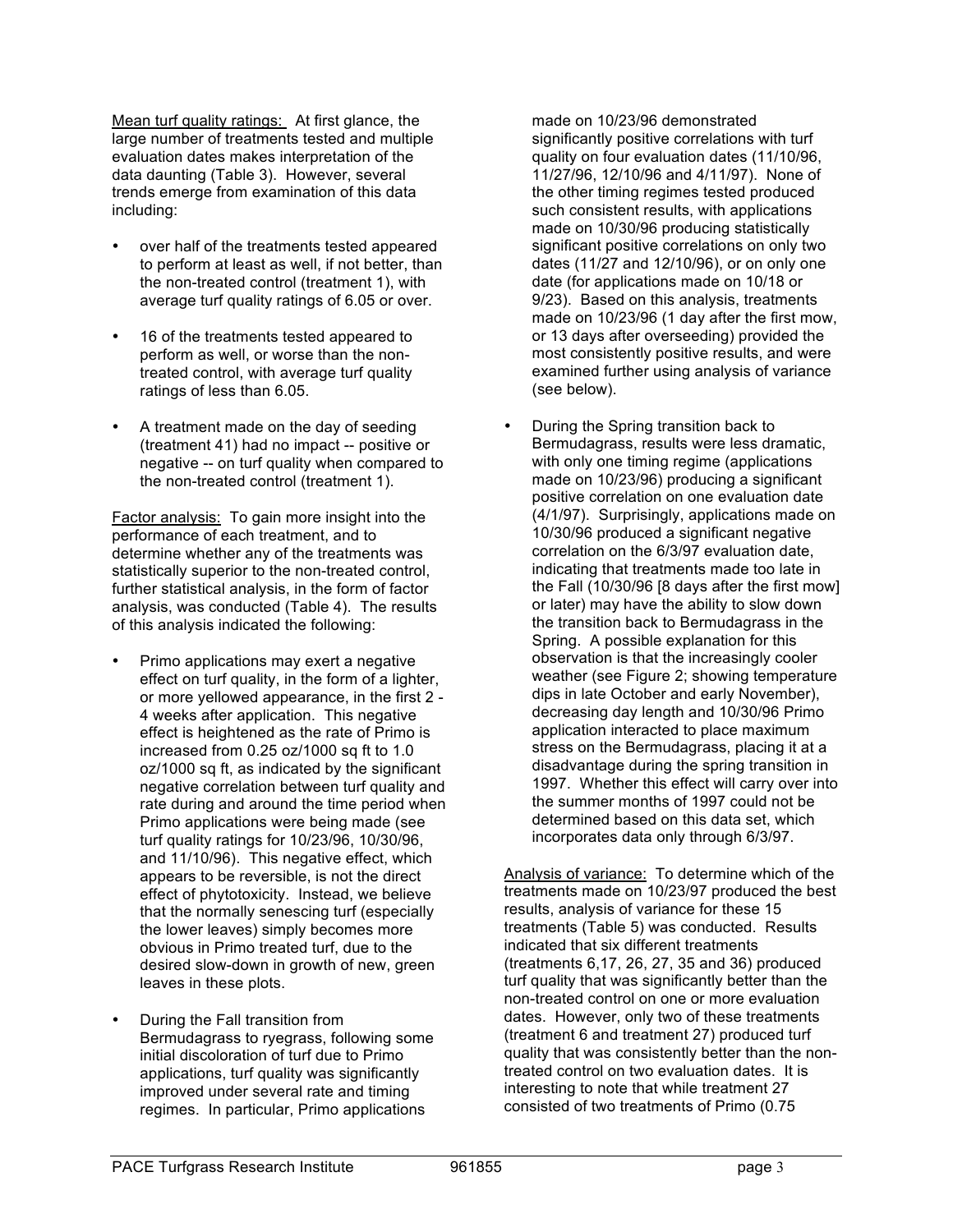oz/1000 before seeding, followed by 0.75 oz/1000 on 10/23/96), treatment 6 consisted of only one application of Primo (0.5 oz/1000 on 10/23/96). From the standpoint of efficacy and economics, the use of a single application of Primo at 0.5 oz/1000 is the most desirable of the 41 treatments tested in this trial. However, it will be necessary to evaluate this strategy for an additional 1 - 2 years to confirm the consistency of performance under varying weather and overseeding strategy conditions.

### **Conclusions:**

• When applied at the appropriate time in the overseeding cycle (10/23/96, or 1 day after the first mow), a single Primo application (0.5 - 0.75 oz/1000 sq ft of the liquid formulation) resulted in an improved transition from Bermudagrass to ryegrass, with significantly improved turf quality during the winter and spring months. The value of double applications of Primo (an initial treatment of Primo prior to overseeding, followed by a second application after overseeding) was not clear under the weather and overseeding conditions experienced during the trial.

- Applications of Primo made on the day of seeding had no impact -- positive or negative -- on turfgrass quality.
- Applications of Primo made later in the Fall (8 days after the first mow, or 10/30/96) may have a negative impact on the Spring transition from ryegrass to Bermudagrass, as indicated by a negative correlation between rate and turf quality on 6/3/97 for applications made on 10/30/96.
- The current Primo label recommends a rate of 0.5 oz/1000 for use in overseeding programs, which is confirmed by the data presented above. However, the optimal timing of this application may be later in the year than the current label recommendation of 1 - 5 days before overseeding.
- To confirm the results obtained in the 1996/97 test, we recommend that the most promising of the treatments tested in this trial be re-evaluated in a trial conducted during 1997/98. The recommended treatments for this trial are listed in Table 6. Treatments to be tested focus on the 0.5 oz/1000 sq foot rate, as well as on the most successful application timing we tested this year, 1 day after the first mowing.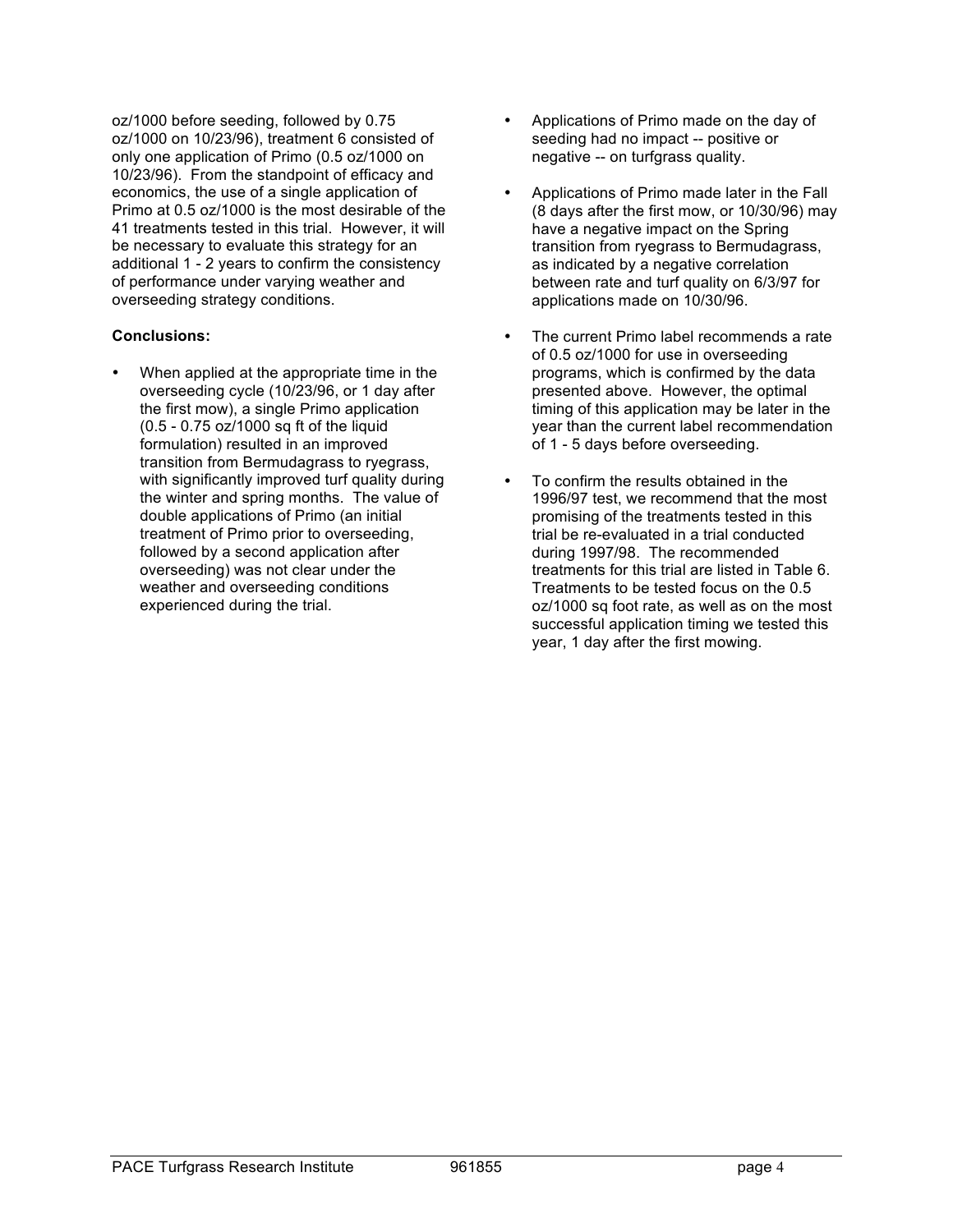|                       | seeding<br>9/23/96      |                         |                              |                         | Primo rate 17 d before Primo rate 4 d before<br>1st mow<br>10/18/96 |                         |                         |   | Primo rate 1 d after<br>1st mow<br>10/23/96 |                                                                |   |                         | Primo rate 8 d after<br>1st mow<br>10/30/96 |                         |                |      |
|-----------------------|-------------------------|-------------------------|------------------------------|-------------------------|---------------------------------------------------------------------|-------------------------|-------------------------|---|---------------------------------------------|----------------------------------------------------------------|---|-------------------------|---------------------------------------------|-------------------------|----------------|------|
| Trt#                  |                         |                         | $0.00$ 0.50 0.75 1.00 0.00   |                         |                                                                     |                         | 0.25   0.50             |   |                                             | $0.75$   0.00   0.25   0.50   0.75   0.00   0.25   0.50        |   |                         |                                             |                         |                | 0.75 |
| $\mathbf{1}$          | Χ                       |                         |                              |                         | X                                                                   |                         |                         |   |                                             |                                                                |   |                         |                                             |                         |                |      |
| $\overline{2}$        | X                       |                         |                              |                         |                                                                     | X                       |                         |   |                                             |                                                                |   |                         |                                             |                         |                |      |
| $\overline{3}$        | X                       |                         |                              |                         |                                                                     |                         | $\overline{\mathsf{x}}$ |   |                                             |                                                                |   |                         |                                             |                         |                |      |
| 4                     | X                       |                         |                              |                         |                                                                     |                         |                         | X |                                             |                                                                |   |                         |                                             |                         |                |      |
| 5                     | $\overline{\mathsf{x}}$ |                         |                              |                         |                                                                     |                         |                         |   |                                             | $\pmb{\times}$                                                 |   |                         |                                             |                         |                |      |
| 6                     | X                       |                         |                              |                         |                                                                     |                         |                         |   |                                             |                                                                | X |                         |                                             |                         |                |      |
| $\overline{7}$        | X                       |                         |                              |                         |                                                                     |                         |                         |   |                                             |                                                                |   | X                       |                                             |                         |                |      |
| 8                     | $\overline{\mathsf{x}}$ |                         |                              |                         |                                                                     |                         |                         |   |                                             |                                                                |   |                         |                                             | X                       |                |      |
| $\boldsymbol{9}$      | $\overline{\mathsf{x}}$ |                         |                              |                         |                                                                     |                         |                         |   |                                             |                                                                |   |                         |                                             |                         | X              |      |
| 10                    | X                       |                         |                              |                         |                                                                     |                         |                         |   |                                             |                                                                |   |                         |                                             |                         |                | X    |
| $\overline{11}$       |                         | X                       |                              |                         | $\overline{\mathsf{x}}$                                             |                         |                         |   |                                             |                                                                |   |                         |                                             |                         |                |      |
| 12                    |                         | X                       |                              |                         |                                                                     | X                       |                         |   |                                             |                                                                |   |                         |                                             |                         |                |      |
| 13                    |                         | Χ                       |                              |                         |                                                                     |                         | X                       |   |                                             |                                                                |   |                         |                                             |                         |                |      |
| $\overline{14}$       |                         | Χ                       |                              |                         |                                                                     |                         |                         | X |                                             |                                                                |   |                         |                                             |                         |                |      |
| 15                    |                         | X                       |                              |                         |                                                                     |                         |                         |   |                                             | X                                                              |   |                         |                                             |                         |                |      |
| 16                    |                         | $\overline{\mathsf{x}}$ |                              |                         |                                                                     |                         |                         |   |                                             |                                                                | X |                         |                                             |                         |                |      |
| 17                    |                         | $\overline{\mathsf{x}}$ |                              |                         |                                                                     |                         |                         |   |                                             |                                                                |   | $\overline{\mathsf{x}}$ |                                             |                         |                |      |
| 18                    |                         | X                       |                              |                         |                                                                     |                         |                         |   |                                             |                                                                |   |                         |                                             | X                       |                |      |
| 19                    |                         | $\overline{\mathsf{x}}$ |                              |                         |                                                                     |                         |                         |   |                                             |                                                                |   |                         |                                             |                         | X              |      |
| 20                    |                         | $\overline{\mathsf{x}}$ |                              |                         |                                                                     |                         |                         |   |                                             |                                                                |   |                         |                                             |                         |                | Χ    |
| $\overline{21}$       |                         |                         | X                            |                         | X                                                                   |                         |                         |   |                                             |                                                                |   |                         |                                             |                         |                |      |
| $\overline{22}$       |                         |                         | $\overline{\mathsf{X}}$      |                         |                                                                     | $\overline{\mathsf{x}}$ |                         |   |                                             |                                                                |   |                         |                                             |                         |                |      |
| 23                    |                         |                         | X                            |                         |                                                                     |                         | X                       |   |                                             |                                                                |   |                         |                                             |                         |                |      |
| 24                    |                         |                         | $\overline{\mathsf{x}}$      |                         |                                                                     |                         |                         | X |                                             |                                                                |   |                         |                                             |                         |                |      |
| 25                    |                         |                         | X                            |                         |                                                                     |                         |                         |   |                                             | X                                                              |   |                         |                                             |                         |                |      |
| 26<br>$\overline{27}$ |                         |                         | X<br>$\overline{\mathsf{x}}$ |                         |                                                                     |                         |                         |   |                                             |                                                                | X | X                       |                                             |                         |                |      |
| $\overline{28}$       |                         |                         | $\overline{\mathsf{X}}$      |                         |                                                                     |                         |                         |   |                                             |                                                                |   |                         |                                             | $\overline{\mathsf{x}}$ |                |      |
| 29                    |                         |                         | X                            |                         |                                                                     |                         |                         |   |                                             |                                                                |   |                         |                                             |                         | X              |      |
| 30                    |                         |                         | $\overline{\mathsf{x}}$      |                         |                                                                     |                         |                         |   |                                             |                                                                |   |                         |                                             |                         |                | Χ    |
|                       |                         |                         |                              |                         | X                                                                   |                         |                         |   |                                             |                                                                |   |                         |                                             |                         |                |      |
| 31<br>32              |                         |                         |                              | X<br>X                  |                                                                     | X                       |                         |   |                                             |                                                                |   |                         |                                             |                         |                |      |
| 33                    |                         |                         |                              | $\overline{\mathsf{X}}$ |                                                                     |                         | $\overline{X}$          |   |                                             |                                                                |   |                         |                                             |                         |                |      |
| 34                    |                         |                         |                              | X                       |                                                                     |                         |                         | X |                                             |                                                                |   |                         |                                             |                         |                |      |
| 35                    |                         |                         |                              | $\overline{X}$          |                                                                     |                         |                         |   |                                             | $\overline{X}$                                                 |   |                         |                                             |                         |                |      |
| 36                    |                         |                         |                              | X                       |                                                                     |                         |                         |   |                                             |                                                                | X |                         |                                             |                         |                |      |
| $\overline{37}$       |                         |                         |                              | $\overline{X}$          |                                                                     |                         |                         |   |                                             |                                                                |   | X                       |                                             |                         |                |      |
| $\overline{38}$       |                         |                         |                              | $\overline{X}$          |                                                                     |                         |                         |   |                                             |                                                                |   |                         |                                             | X                       |                |      |
| 39                    |                         |                         |                              | $\overline{X}$          |                                                                     |                         |                         |   |                                             |                                                                |   |                         |                                             |                         | $\overline{X}$ |      |
| 40                    |                         |                         |                              | $\overline{\mathsf{x}}$ |                                                                     |                         |                         |   |                                             |                                                                |   |                         |                                             |                         |                | X    |
| 41                    |                         |                         |                              |                         |                                                                     |                         |                         |   |                                             | Primo @ 0.5 oz/1000 sq feet, treated day of seeding (10/10/96) |   |                         |                                             |                         |                |      |

## Table 1. Timing and rates of Primo applications.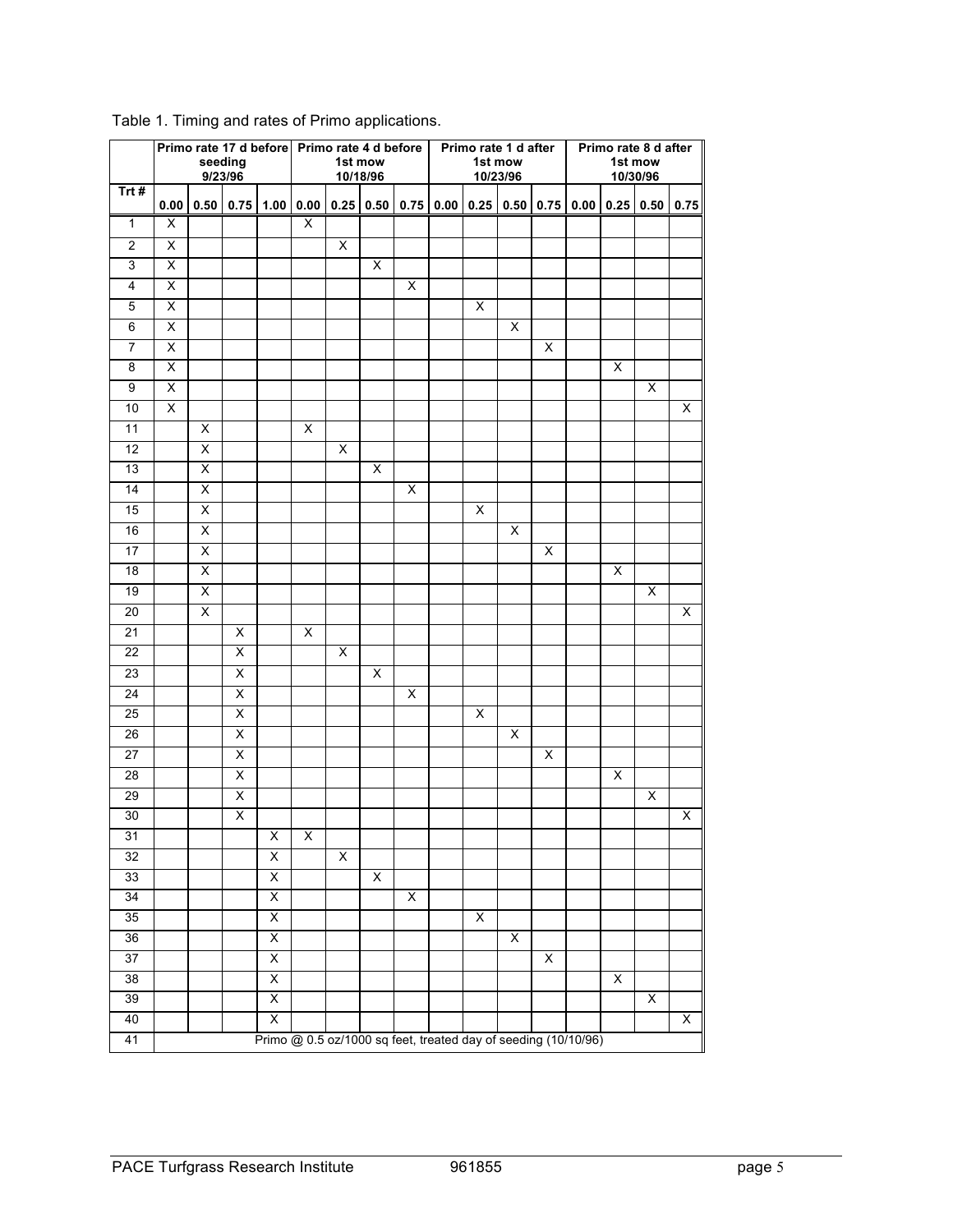|                |          |                | 17 d before seeding<br>9/23/96 |   |          |   | 4 d before 1st mow<br>10/18/96 |   |                                                                    |             | 1 d after 1st mow<br>10/23/96 |          |      | 8 d after 1st mow | 10/30/96 |          |          | <b>MEAN QUALITY RATINGS for EACH EVALUATION DATE</b> |          |          |          |         |        | AVG of<br><b>ALL</b> |
|----------------|----------|----------------|--------------------------------|---|----------|---|--------------------------------|---|--------------------------------------------------------------------|-------------|-------------------------------|----------|------|-------------------|----------|----------|----------|------------------------------------------------------|----------|----------|----------|---------|--------|----------------------|
| Trt            | 0.00     | 0.50           | $0.75$ 1.00                    |   | 0.00     |   | $0.25 \, 0.50$                 |   | $0.75$   $0.00$                                                    | $0.25$ 0.50 |                               | 0.75     | 0.00 | $0.25$ 0.50 0.75  |          |          | 10/23/96 | 10/30/96                                             | 11/10/96 | 11/27/96 | 12/10/96 | 4/11/97 | 6/3/97 | <b>DATES</b>         |
| $\mathbf 1$    | $\times$ |                |                                |   | $\times$ |   |                                |   |                                                                    |             |                               |          |      |                   |          |          | 6.33     | 5.83                                                 | 6.00     | 6.00     | 6.00     | 6.00    | 6.17   | 6.05                 |
| $\overline{2}$ | X        |                |                                |   |          | X |                                |   |                                                                    |             |                               |          |      |                   |          |          | 5.33     | 5.67                                                 | 6.00     | 6.00     | 6.33     | 6.00    | 6.17   | 5.93                 |
| 3              | X        |                |                                |   |          |   | X                              |   |                                                                    |             |                               |          |      |                   |          |          | 5.33     | 5.67                                                 | 6.33     | 6.00     | 6.83     | 6.00    | 5.67   | 5.98                 |
| 4              | X        |                |                                |   |          |   |                                | X |                                                                    |             |                               |          |      |                   |          |          | 5.00     | 5.67                                                 | 6.00     | 6.00     | 6.83     | 6.33    | 6.00   | 5.98                 |
| 5              | X        |                |                                |   |          |   |                                |   |                                                                    | X           |                               |          |      |                   |          |          | 6.00     | 5.50                                                 | 6.33     | 6.00     | 6.50     | 6.50    | 6.00   | 6.12                 |
| 6              | X        |                |                                |   |          |   |                                |   |                                                                    |             | X                             |          |      |                   |          |          | 6.33     | 5.50                                                 | 6.33     | 7.00     | 7.17     | 6.33    | 5.67   | 6.33                 |
| 7              | X        |                |                                |   |          |   |                                |   |                                                                    |             |                               | X        |      |                   |          |          | 6.00     | 5.67                                                 | 6.00     | 6.33     | 6.67     | 6.67    | 5.67   | 6.14                 |
| 8              | X        |                |                                |   |          |   |                                |   |                                                                    |             |                               |          |      | X                 |          |          | 5.67     | 6.00                                                 | 5.33     | 6.33     | 6.50     | 6.00    | 6.17   | 6.00                 |
| 9              | X        |                |                                |   |          |   |                                |   |                                                                    |             |                               |          |      |                   | X        |          | 5.67     | 5.17                                                 | 5.00     | 7.00     | 7.17     | 6.00    | 6.00   | 6.00                 |
| 10             | X        |                |                                |   |          |   |                                |   |                                                                    |             |                               |          |      |                   |          | $\times$ | 6.00     | 5.67                                                 | 5.00     | 7.00     | 7.50     | 6.00    | 5.67   | 6.12                 |
| 11             |          | X              |                                |   | $\times$ |   |                                |   |                                                                    |             |                               |          |      |                   |          |          | 6.33     | 6.00                                                 | 6.00     | 6.00     | 6.17     | 6.00    | 6.00   | 6.07                 |
| 12             |          | $\pmb{\times}$ |                                |   |          | X |                                |   |                                                                    |             |                               |          |      |                   |          |          | 5.67     | 5.50                                                 | 6.00     | 6.00     | 6.83     | 6.33    | 6.00   | 6.05                 |
| 13             |          | X              |                                |   |          |   | X                              |   |                                                                    |             |                               |          |      |                   |          |          | 5.00     | 4.50                                                 | 6.00     | 6.67     | 6.83     | 6.00    | 5.67   | 5.81                 |
| 14             |          | X              |                                |   |          |   |                                | X |                                                                    |             |                               |          |      |                   |          |          | 5.00     | 5.17                                                 | 7.00     | 6.33     | 6.50     | 6.67    | 5.67   | 6.05                 |
| 15             |          | X              |                                |   |          |   |                                |   |                                                                    | $\times$    |                               |          |      |                   |          |          | 5.67     | 5.83                                                 | 6.33     | 6.33     | 6.83     | 6.33    | 6.00   | 6.19                 |
| 16             |          | X              |                                |   |          |   |                                |   |                                                                    |             | X                             |          |      |                   |          |          | 5.67     | 5.33                                                 | 5.67     | 6.33     | 6.67     | 6.83    | 5.67   | 6.02                 |
| 17             |          | X              |                                |   |          |   |                                |   |                                                                    |             |                               | $\times$ |      |                   |          |          | 6.00     | 5.33                                                 | 6.33     | 6.67     | 7.17     | 6.50    | 5.67   | 6.24                 |
| 18             |          | X              |                                |   |          |   |                                |   |                                                                    |             |                               |          |      | X                 |          |          | 6.33     | 5.50                                                 | 5.67     | 7.00     | 6.83     | 6.67    | 6.17   | 6.31                 |
| 19             |          | X              |                                |   |          |   |                                |   |                                                                    |             |                               |          |      |                   | X        |          | 5.67     | 5.50                                                 | 5.00     | 7.00     | 7.17     | 6.33    | 6.00   | 6.10                 |
| 20             |          | X              |                                |   |          |   |                                |   |                                                                    |             |                               |          |      |                   |          | X        | 5.67     | 5.33                                                 | 5.00     | 7.00     | 7.50     | 6.67    | 5.33   | 6.07                 |
| 21             |          |                | $\times$                       |   | $\times$ |   |                                |   |                                                                    |             |                               |          |      |                   |          |          | 6.00     | 5.67                                                 | 6.00     | 6.00     | 6.50     | 6.33    | 6.00   | 6.07                 |
| 22             |          |                | X                              |   |          | X |                                |   |                                                                    |             |                               |          |      |                   |          |          | 5.33     | 5.33                                                 | 6.33     | 6.67     | 6.50     | 6.33    | 6.00   | 6.07                 |
| 23             |          |                | X                              |   |          |   | $\boldsymbol{\mathsf{X}}$      |   |                                                                    |             |                               |          |      |                   |          |          | 5.00     | 5.33                                                 | 6.33     | 6.33     | 6.83     | 6.33    | 6.00   | 6.02                 |
| 24             |          |                | X                              |   |          |   |                                | X |                                                                    |             |                               |          |      |                   |          |          | 5.00     | 5.17                                                 | 6.67     | 6.33     | 6.67     | 6.00    | 6.00   | 5.98                 |
| 25             |          |                | $\times$                       |   |          |   |                                |   |                                                                    | $\times$    |                               |          |      |                   |          |          | 6.00     | 5.33                                                 | 5.67     | 6.33     | 6.83     | 6.33    | 5.67   | 6.02                 |
| 26             |          |                | X                              |   |          |   |                                |   |                                                                    |             | X                             |          |      |                   |          |          | 5.67     | 5.50                                                 | 6.00     | 6.67     | 7.17     | 6.67    | 6.00   | 6.24                 |
| 27             |          |                | X                              |   |          |   |                                |   |                                                                    |             |                               | X        |      |                   |          |          | 5.67     | 5.33                                                 | 6.67     | 7.00     | 6.83     | 6.50    | 6.00   | 6.29                 |
| 28             |          |                | X                              |   |          |   |                                |   |                                                                    |             |                               |          |      | X                 |          |          | 5.67     | 5.33                                                 | 6.00     | 6.67     | 7.17     | 6.33    | 5.67   | 6.12                 |
| 29             |          |                | $\times$                       |   |          |   |                                |   |                                                                    |             |                               |          |      |                   | $\times$ |          | 5.67     | 5.50                                                 | 5.33     | 6.67     | 6.33     | 6.33    | 6.00   | 5.98                 |
| 30             |          |                | $\times$                       |   |          |   |                                |   |                                                                    |             |                               |          |      |                   |          | $\times$ | 6.00     | 5.33                                                 | 5.33     | 7.00     | 7.50     | 6.83    | 5.33   | 6.19                 |
| 31             |          |                |                                | Х | $\times$ |   |                                |   |                                                                    |             |                               |          |      |                   |          |          | 5.67     | 5.50                                                 | 6.00     | 6.00     | 6.50     | 6.33    | 5.67   | 5.95                 |
| 32             |          |                |                                | X |          | X |                                |   |                                                                    |             |                               |          |      |                   |          |          | 5.00     | 5.00                                                 | 6.00     | 6.00     | 6.33     | 6.00    | 6.00   | 5.76                 |
| 33             |          |                |                                | X |          |   | X                              |   |                                                                    |             |                               |          |      |                   |          |          | 5.00     | 4.83                                                 | 6.33     | 6.67     | 7.17     | 6.00    | 6.00   | 6.00                 |
| 34             |          |                |                                | X |          |   |                                | X |                                                                    |             |                               |          |      |                   |          |          | 5.00     | 5.17                                                 | 6.67     | 6.33     | 6.50     | 6.00    | 5.67   | 5.91                 |
| 35             |          |                |                                | X |          |   |                                |   |                                                                    | $\times$    |                               |          |      |                   |          |          | 6.00     | 5.67                                                 | 6.33     | 6.33     | 7.17     | 6.67    | 6.17   | 6.33                 |
| 36             |          |                |                                | X |          |   |                                |   |                                                                    |             | X                             |          |      |                   |          |          | 5.67     | 5.33                                                 | 6.67     | 6.33     | 6.67     | 6.00    | 6.00   | 6.10                 |
| 37             |          |                |                                | X |          |   |                                |   |                                                                    |             |                               | X        |      |                   |          |          | 6.00     | 5.00                                                 | 6.33     | 6.67     | 6.86     | 6.33    | 5.67   | 6.12                 |
| 38             |          |                |                                | X |          |   |                                |   |                                                                    |             |                               |          |      | $\times$          |          |          | 5.67     | 5.50                                                 | 5.67     | 6.67     | 6.67     | 6.33    | 6.00   | 6.07                 |
| 39             |          |                |                                | X |          |   |                                |   |                                                                    |             |                               |          |      |                   | X        |          | 5.67     | 5.33                                                 | 5.67     | 7.00     | 7.17     | 6.33    | 6.00   | 6.17                 |
| 40             |          |                |                                | X |          |   |                                |   |                                                                    |             |                               |          |      |                   |          | X        | 6.00     | 5.17                                                 | 5.00     | 7.00     | 7.50     | 6.50    | 5.67   | 6.12                 |
| 41             |          |                |                                |   |          |   |                                |   | Primo @ 0.5 oz/1000 sq feet, treated the day of seeding (10/10/96) |             |                               |          |      |                   |          |          | 6.00     | 5.67                                                 | 6.00     | 6.00     | 6.17     | 6.17    | 5.83   | 5.98                 |

|  | Table 3. Mean quality ratings for all treatments on each of 7 evaluation dates, and the mean turf quality rating for each treatment, averaged across all dates. |  |  |
|--|-----------------------------------------------------------------------------------------------------------------------------------------------------------------|--|--|
|  |                                                                                                                                                                 |  |  |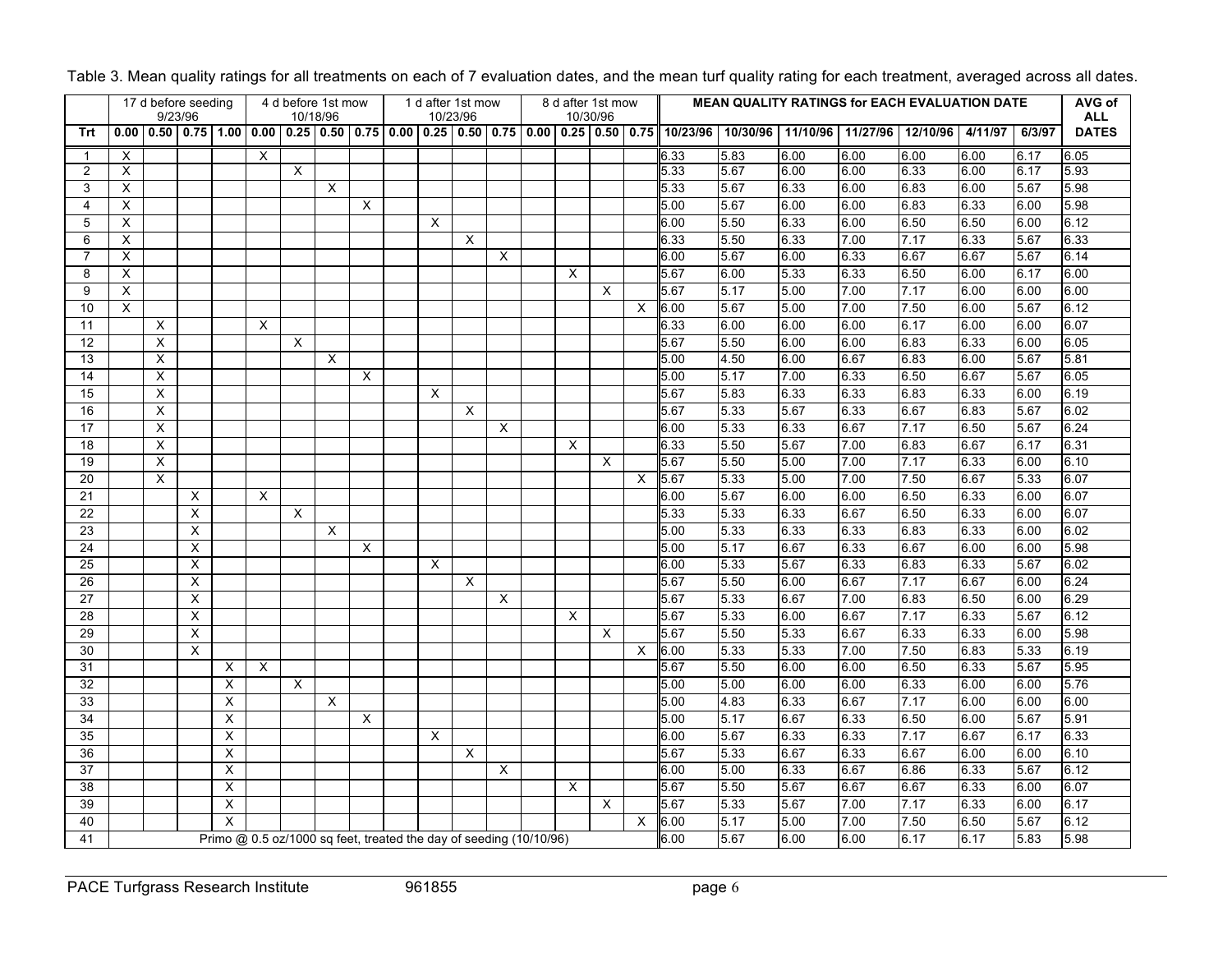Table 4. Significance of Primo rate and application timing for turfgrass quality using factor analysis. Stepwise multiple linear regression analysis was conducted, with factors (rate, timing) added into the regression model if the probability was less than 0.05 that the partial correlation was due to chance. Values in the table below represent the correlation coefficient (top number) and the probability due to chance (bottom number in parentheses) for each factor at each quality rating date. A probability of 0.05 or less indicates that the interaction was statistically significant. A positive correlation coefficient indicates a beneficial interaction among rate, timing, and turfgrass quality; statistically significant positive correlation coefficients are highlighted in green shaded boxes below (the 11/10/96, 11/27/96, 12/10/96 and 4/11/97 evaluation dates for the 10/23/96 Primo application, for example). A negative correlation coefficient indicates that rate and/or timing had a negative impact on turfgrass quality; significant negative correlations are indicated below in blue shaded boxes (the 6/3/97 evaluation date for the 10/30/96 Primo application date, for example).

| <b>APPLICATION</b> | <b>TURF QUALITY RATINGS</b> |                     |                     |                  |                  |                     |                     |  |  |  |
|--------------------|-----------------------------|---------------------|---------------------|------------------|------------------|---------------------|---------------------|--|--|--|
| <b>DATE</b>        | 10/23/96                    | 10/30/96            | 11/10/96            | 11/27/96         | 12/10/96         | 4/11/97             | 6/3/97              |  |  |  |
| 9/23/96            | $-0.163$<br>(0.077)         | $-0.366$<br>(0.004) | 0.248<br>(0.042)    | 0.141<br>(0.127) | 0.067<br>(0.469) | 0.074<br>(0.424)    | $-0.032$<br>(0.729) |  |  |  |
| 10/18/96           | $-1.327$<br>(0.000)         | $-0.417$<br>(0.022) | 0.738<br>(0.001)    | 0.120<br>(0.197) | 0.159<br>(0.086) | $-0.101$<br>(0.273) | $-0.075$<br>(0.417) |  |  |  |
| 10/23/96           |                             | $-0.096$<br>(0.299) | 0.500<br>(0.024)    | 0.590<br>(0.000) | 0.506<br>(0.016) | 0.375<br>(0.038)    | $-0.169$<br>(0.067) |  |  |  |
| 10/30/96           |                             |                     | $-1.238$<br>(0.000) | 1.185<br>(0.000) | 1.053<br>(0.000) | 0.163<br>(0.077)    | $-0.279$<br>(0.040) |  |  |  |

Table 5. Mean turfgrass quality ratings for all treatments made on 10/23/97. Turf was rated on a scale of 0 - 9. Reading vertically for a given date, ratings associated with the same letter are not significantly different (Fisher's LSD, P<0.05). Treatments performing significantly better than the non-treated check are indicated in boxes shaded in green.

| Trt# | <b>Primo 9/23</b><br>applic. rate | <b>Primo 10/23</b><br>applic. rate | 11/10/96<br>Quality |             | 11/27/96<br>Quality |             | 12/10/96<br>Quality |              | 4/11/97<br>Quality |   | 6/3/97<br>Quality |   |
|------|-----------------------------------|------------------------------------|---------------------|-------------|---------------------|-------------|---------------------|--------------|--------------------|---|-------------------|---|
| 1    | 0                                 | 0                                  | 6.00                | ab          | 6.00                | a           | 6.00                | a            | 6.00               | a | 6.17              | a |
| 5    | 0                                 | 0.25                               | 6.33                | ab          | 6.00                | a           | 6.50                | ab           | 6.50               | a | 6.00              | a |
| 6    | 0                                 | 0.5                                | 6.33                | ab          | 7.00                | $\mathbf b$ | 7.17                | b            | 6.33               | a | 5.67              | a |
| 7    | 0                                 | 0.75                               | 6.00                | ab          | 6.33                | ab          | 6.67                | ab           | 6.67               | a | 5.67              | a |
| 11   | 0.5                               | 0                                  | 6.00                | ab          | 6.00                | a           | 6.17                | ab           | 6.00               | a | 6.00              | a |
| 15   | 0.5                               | 0.25                               | 6.33                | ab          | 6.33                | ab          | 6.83                | ab           | 6.33               | a | 6.00              | a |
| 16   | 0.5                               | 0.5                                | 5.67                | a           | 6.33                | ab          | 6.67                | ab           | 6.83               | a | 5.67              | a |
| 17   | 0.5                               | 0.75                               | 6.33                | ab          | 6.67                | ab          | 7.17                | $\mathsf{h}$ | 6.50               | a | 5.67              | a |
| 21   | 0.75                              | 0                                  | 6.00                | ab          | 6.00                | a           | 6.50                | ab           | 6.33               | a | 6.00              | a |
| 25   | 0.75                              | 0.25                               | 5.67                | a           | 6.33                | ab          | 6.83                | ab           | 6.33               | a | 5.67              | a |
| 26   | 0.75                              | 0.5                                | 6.00                | ab          | 6.67                | ab          | 7.17                | $\mathsf{b}$ | 6.67               | a | 6.00              | a |
| 27   | 0.75                              | 0.75                               | 6.67                | $\mathbf b$ | 7.00                | $\mathbf b$ | 6.83                | ab           | 6.50               | a | 6.00              | a |
| 31   | 1                                 | $\Omega$                           | 6.00                | ab          | 6.00                | a           | 6.50                | ab           | 6.33               | a | 5.67              | a |
| 35   | 1                                 | 0.25                               | 6.33                | ab          | 6.33                | ab          | 7.17                | $\mathsf{b}$ | 6.67               | a | 6.17              | a |
| 36   | 1                                 | 0.5                                | 6.67                | $\mathbf b$ | 6.33                | ab          | 6.67                | ab           | 6.00               | a | 6.00              | a |
| 37   | 4                                 | 0.75                               | 6.33                | ab          | 6.67                | ab          | 6.83                | ab           | 6.33               | a | 5.67              | a |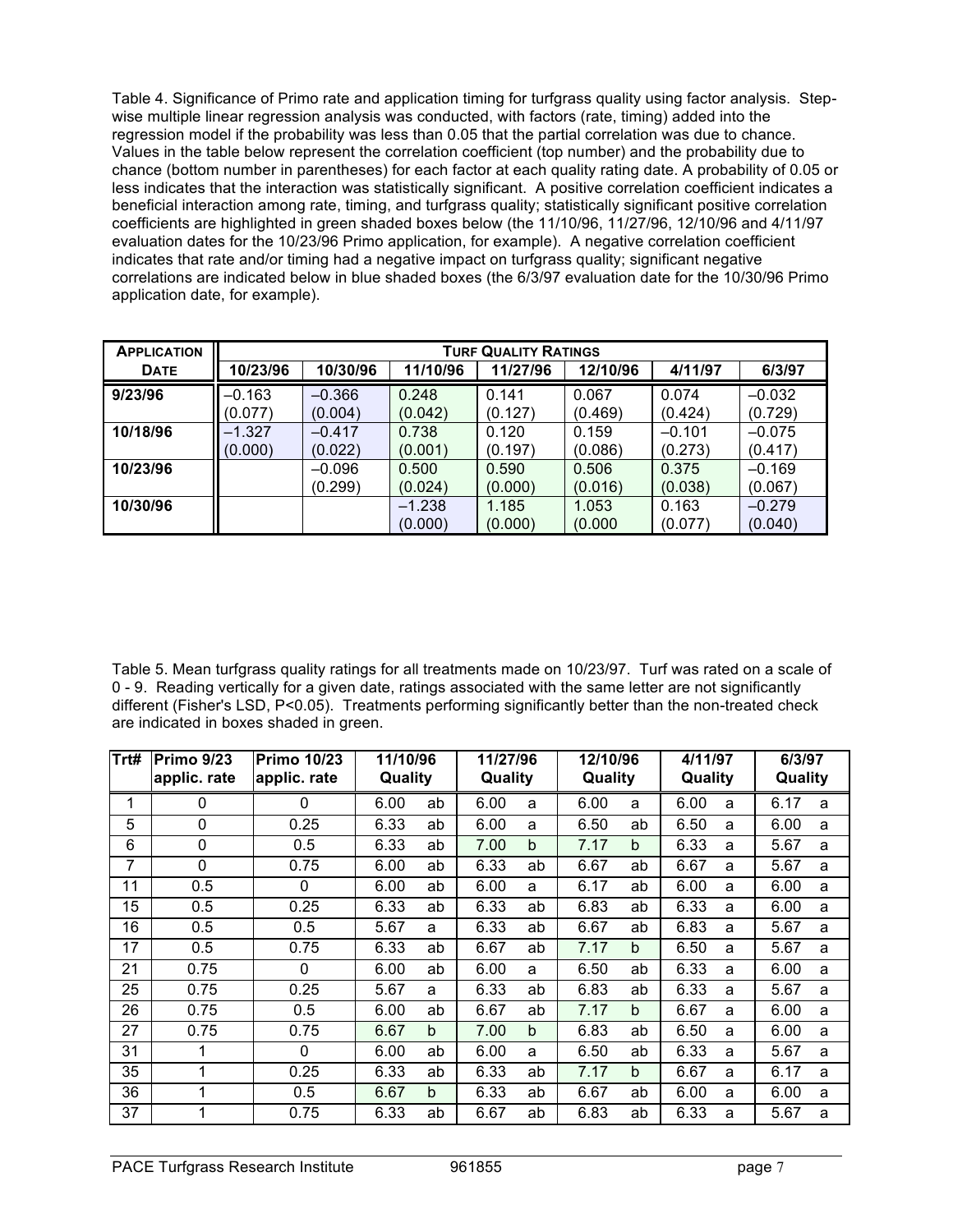|              |      |                         | Primo rate 17 d before<br>seeding |      |      | 1 d after 1st mow |      |      | 8 d after 1st mow |      |      |                         |
|--------------|------|-------------------------|-----------------------------------|------|------|-------------------|------|------|-------------------|------|------|-------------------------|
| Trt#         | 0.00 | 0.50                    | 0.75                              | 1.00 | 0.00 | 0.25              | 0.50 | 0.75 | 0.00              | 0.25 | 0.50 | 0.75                    |
| $\mathbf{1}$ | X    |                         |                                   |      |      |                   |      |      |                   |      |      |                         |
| 5            | X    |                         |                                   |      |      | X                 |      |      |                   |      |      |                         |
| 6            | X    |                         |                                   |      |      |                   | X    |      |                   |      |      |                         |
| 9            | X    |                         |                                   |      |      |                   |      |      |                   |      | X    |                         |
| 11           |      | X                       |                                   |      |      |                   |      |      |                   |      |      |                         |
| 15           |      | X                       |                                   |      |      | X                 |      |      |                   |      |      |                         |
| 16           |      | X                       |                                   |      |      |                   | X    |      |                   |      |      |                         |
| 17           |      | X                       |                                   |      |      |                   |      | X    |                   |      |      |                         |
| 18           |      | X                       |                                   |      |      |                   |      |      |                   | X    |      |                         |
| 19           |      | X                       |                                   |      |      |                   |      |      |                   |      | X    |                         |
| 20           |      | $\overline{\mathsf{x}}$ |                                   |      |      |                   |      |      |                   |      |      | $\overline{\mathsf{x}}$ |
| 25           |      |                         | X                                 |      |      | X.                |      |      |                   |      |      |                         |
| 26           |      |                         | X                                 |      |      |                   | X    |      |                   |      |      |                         |
| 27           |      |                         | $\overline{\mathsf{x}}$           |      |      |                   |      | X    |                   |      |      |                         |
| 29           |      |                         | X                                 |      |      |                   |      |      |                   |      | X    |                         |
| 35           |      |                         |                                   | X    |      | X                 |      |      |                   |      |      |                         |
| 36           |      |                         |                                   | X    |      |                   | X    |      |                   |      |      |                         |
| 37           |      |                         |                                   | X    |      |                   |      | X    |                   |      |      |                         |
| 39           |      |                         |                                   | X    |      |                   |      |      |                   |      | Χ    |                         |

Table 6. Recommended treatment list for 1997/98 follow up testing. Treatment numbers listed in left hand column have been retained from the 1996/97 study.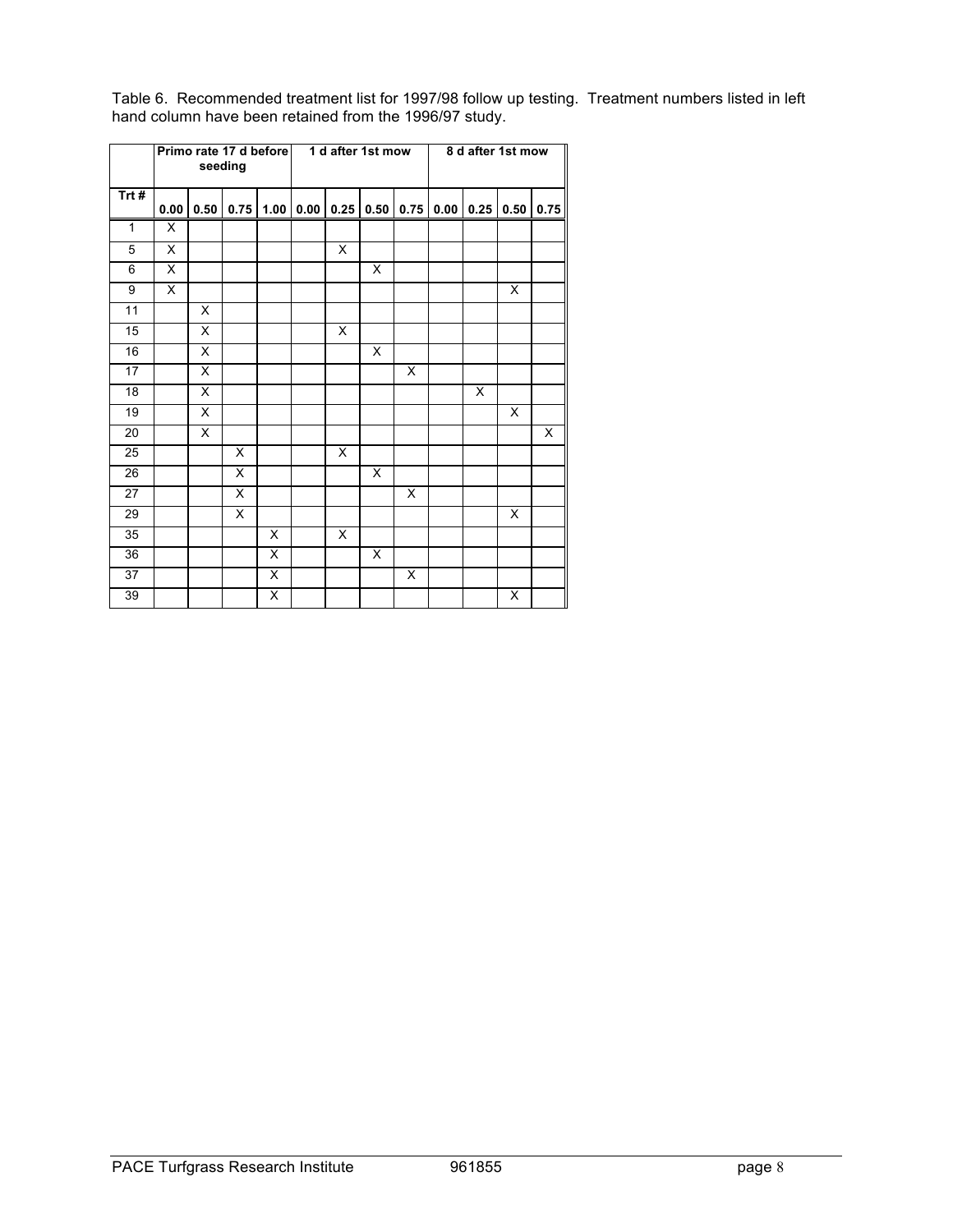| $\overline{39}$         | 12             | 38              | 27                      | $15\,$          | 13              |                         | R                            |
|-------------------------|----------------|-----------------|-------------------------|-----------------|-----------------|-------------------------|------------------------------|
| 23                      | $\mathbf{1}$   | $\overline{18}$ | 34                      | 29              | 6               | 22                      | E                            |
| $\overline{19}$         | $\overline{7}$ | $\overline{14}$ | $\overline{3}$          | 16              | $\overline{26}$ | $\overline{41}$         | P                            |
| $\overline{\mathbf{4}}$ | 25             | 5               | 28                      | 37              | 10              | 33                      | 3                            |
| 32                      | 21             | 9               | $\mathbf 2$             | 36              | 11              | $\overline{35}$         |                              |
| 24                      | 31             | 8               | 20                      | $30\,$          | 17              | 40                      |                              |
|                         |                |                 |                         |                 |                 |                         |                              |
| 25                      | 14             | 8               | 27                      | 39              | 11              |                         | R                            |
| $\overline{7}$          | $\overline{3}$ | 38              | $\mathbf 2$             | 16              | 6               | 20                      | Е                            |
| 23                      | 19             | $10$            | $\overline{37}$         | 12              | $\overline{34}$ | $\overline{\mathbf{4}}$ | P                            |
| $\overline{24}$         | 18             | $\overline{2}2$ | $\overline{32}$         | $\overline{28}$ | 15              | $\overline{26}$         | $\overline{2}$               |
| 29                      | 31             | 9               | $\mathbf{1}$            | $\,$ 5 $\,$     | 40              | 35                      |                              |
| 36                      | 17             | $\overline{3}3$ | 13                      | $\overline{21}$ | 30              | 41                      |                              |
|                         |                |                 |                         |                 |                 |                         |                              |
| $\overline{36}$         | 37             | $\overline{38}$ | 39                      | 40              | 41              |                         | $\mathsf{R}% _{T}$           |
| 29                      | 30             | 31              | 32                      | 33              | 34              | 35                      | E                            |
| 22                      | 23             | $\overline{2}4$ | 25                      | 26              | $\overline{27}$ | 28                      | Ρ                            |
| $\overline{15}$         | 16             | $\overline{17}$ | 18                      | 19              | $\overline{20}$ | $\overline{21}$         | $\overline{\mathbf{A}}$<br>I |
| $\overline{8}$          | $\overline{9}$ | 10              | $\overline{11}$         | $\overline{12}$ | $\overline{13}$ | $\overline{14}$         |                              |
| $\mathbf 1$             | $\overline{c}$ | $\mathfrak{S}$  | $\overline{\mathbf{4}}$ | 5               | 6               | $\overline{7}$          |                              |

Figure 1. Plot layout. Indian Wells Country Club, Indian Wells, CA. Fairway 10



enlargement of 1 replicated plot